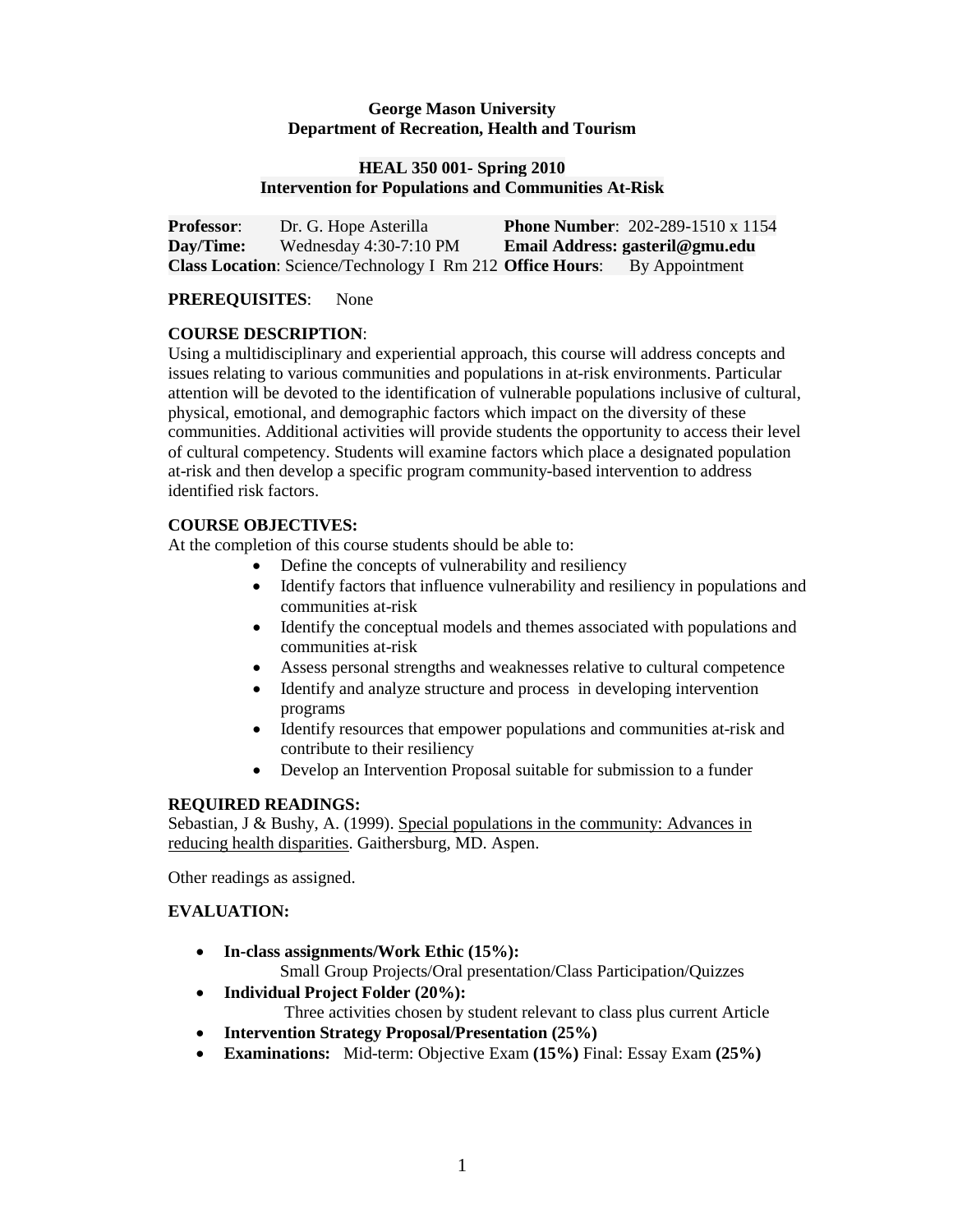### **GRADING SCALE/RUBRIC: (Will reflect (+) and (–) as appropriate within scale)**

**A = 90-100 points** Attendance/participation consistent; all assignments completed on time; graded work and exams fall within this point range; work is neat, legible , typed and in proper format consistent; adheres to the GMU Honor Code. **B = 80-89 points** Attendance/participation fairly consistent; all assignments completed in a timely manner; graded work and exams fall within this point range; work is neat, legible, typed and in proper format consistent; adheres to the GMU Honor Code. **C = 70-79 points** Attendance/participation usually consistent; most assignments completed in a timely manner; graded work and exams fall within this point range; work is usually neat, legible and in proper format; adheres to the GMU Honor Code. **D** = 60-69 points Attendance/participation inconsistent; assignments incomplete or not submitted in a timely manner; graded work and exams fall within this point range; work may be unclear, illegible or not in proper format; work may be inconsistent with course goals or the GMU Honor Code. **F = 50-59 points** Attendance very inconsistent: assignments missing or usually incomplete; graded work and exams fall within this point range; work may be inconsistent with course goals or the GMU Honor Code.

### **ASSIGNMENTS:**

- **In-Class Assignments/Work Ethic**: Students will work in small groups to facilitate understanding of various topics. In addition, student groups will present an oral review **(10 minutes total)** of assigned chapters to the class for discussion. *Student attendance is critical for presentations as well as for participation as an audience member. Work performance, class participation and approach to assigned tasks are factored in this process.*
- **Individual Project Folder**: Students will complete **four** individual projects. For the first project, all students must select and participate in **an approved new leisure activity** of his/her choice. This activity must have an organizational backing. For the second project, students will **interview an elder in their family**. Students may then choose **any two activities of interest** from the below list to complete. All activities must relate to populations at-risk. Students will submit a one-paged typed summary, in correct format, of *each* experience detailing  $(1)$  why they chose that activity;  $(2)$  what they learned from it; $(3)$  how the activity was relevant to the class and (4) would they recommend it to others and why. Student will share **the leisure activity** with the class and *submit all projects in a soft folder for grading.* The list of options for the individual projects include:
	- ► *visit a different neighborhood\** ► write a relevant movie review
	-
	- ► attend a community meeting ► interview a health professional

poster  $(81/2 \times 11)$  relating to a community you ► visit the Office of Equity and Diversity ► convince me of another option

- 
- ► participate in a new cultural event ► volunteer for day for a new organization
	-
- ► write a poem/create a motivational ► attend the meeting of a campus group new to

Services at GMU *\*cultural tourism*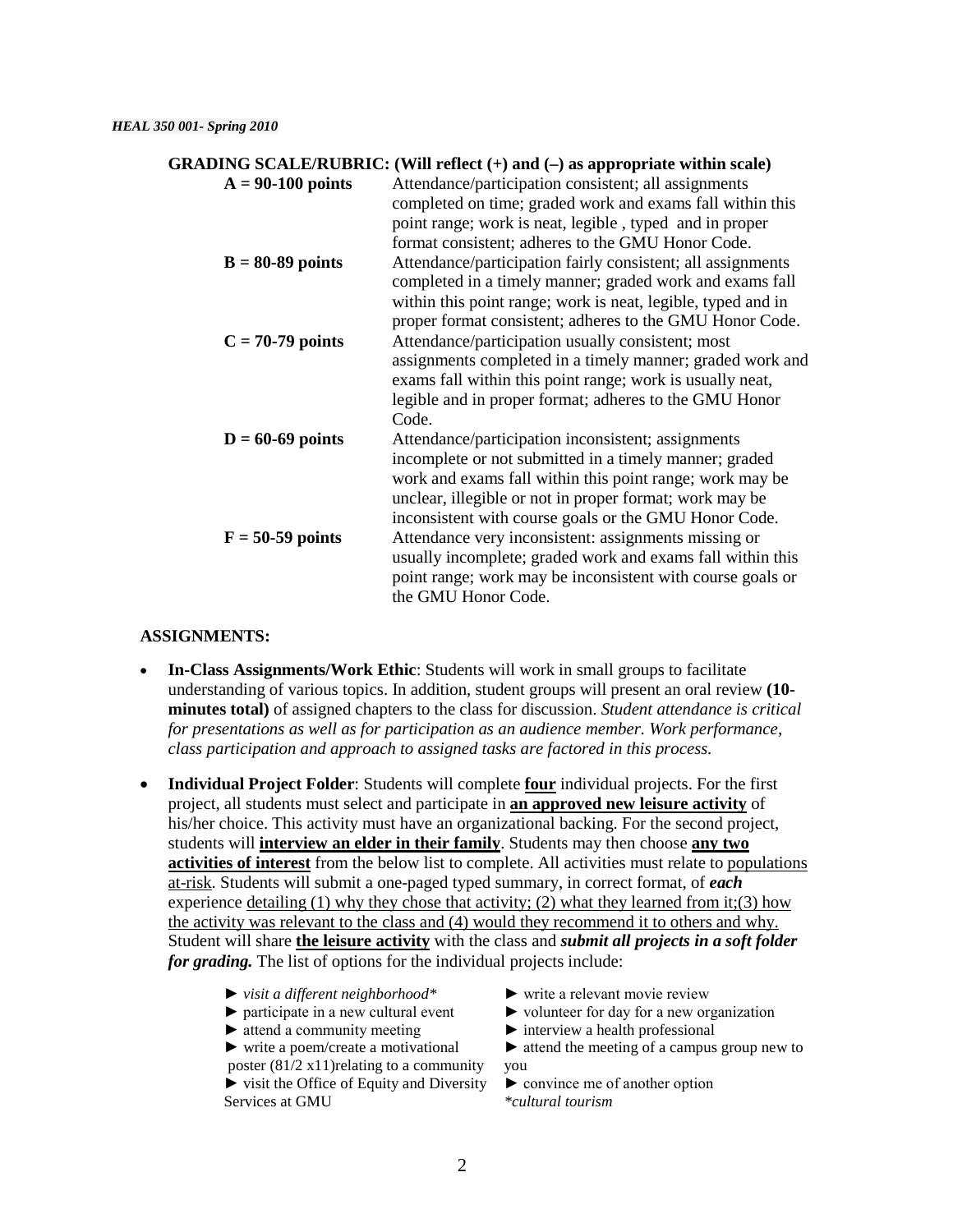### *HEAL 350 001- Spring 2010*

- **Current Journal Article:** Throughout the semester, students will be given several articles to analyze relating to the health and well-being of populations at-risk. These articles must be selected from professional journals, or credible newspapers or magazines. During this course, students are to monitor such publications for articles relevant to class topics. **Select and reproduce one article of your choice for a brief oral presentation.** A one page written summary, to be **submitted with your Individual Project Folder is required for this assignment.**
- **Intervention Strategy Proposal (IP):** The purpose of this project is to provide students with exposure to community-based organizations that work with populations at-risk. Students will select an organization or program in which to volunteer /observe for the semester. During this time students will interact with organization and talk with its leadership to identify a gap in current services where an intervention may be helpful. (Ideally, this project should be supportive of your major course of study). Students' will then complete an *Intervention Proposal Analysis Form (IPA)* and develop a short-term, "do-able" intervention strategy appropriate for this audience. This intervention will be presented to the class in a **five-minute oral presentation** supported by a two-three page written proposal to be submitted.
- **Independent Study Days:** Assignments in this class involve community interaction. Independent Study days provide students the opportunity to complete projects and to make appointments with their designated community organization during regular business hours. **Written benchmark assignments are submitted to ensure appropriate use of this time.**
- **Examinations:** The midterm will be objective in format. The final exam will be an essay.

## **NOTES:**

- **Inclement Weather:** Cancellation of classes due to weather will be announced by George Mason University. Students may be required to complete assignments for cancelled classes *virtually* at the discretion of the instructor to maintain course flow.
- **Assignments/Grading/Extra Credit**: All assignments and presentations are due on the scheduled date. All written assignments are to be typed. Late assignments (including those provided by email after class) may be accepted at the discretion of the instructor but with a point and/or letter grade deduction. Assignments will **not be accepted** two days past original due date unless previously discussed. Any extenuating circumstances **must** be discussed with the instructor *prior* to the due date. Extra credit work will not be given in place of scheduled work assignments.
- **Absences**: Hand-outs or missed information are the student's responsibility to obtain.
- **Class Courtesy**: Please be mindful of your colleagues while in class. Please limit food intake to small snack items. Cell phones and pagers should be on vibrate or turned off. *Please do not take or make calls while class is in session—this includes texting while in class.*
- **Students with disabilities**. Students who are on file with the Disability Support Service Office should bring the documentation to the professor at the first class session.
- **E-mail**: Questions for the Professor will be returned in as timely a manner as possible.

### **George Mason Honor Code**

To promote a sense of mutual responsibility, respect, fairness and trust among all members of the George Mason University community and with the desire for greater academic and personal achievement, we, the student members of the university community, have set forth this honor code: *Student members of the George Mason University community pledge not to cheat, plagiarize, steal or lie in matters related to academic work*. Any individual caught in the act of cheating, attempting to cheat, plagiarize or stealing will be brought before the university and, if found guilty, punished accordingly. For further information, please refer to the University Catalog or website at www.gmu.edu.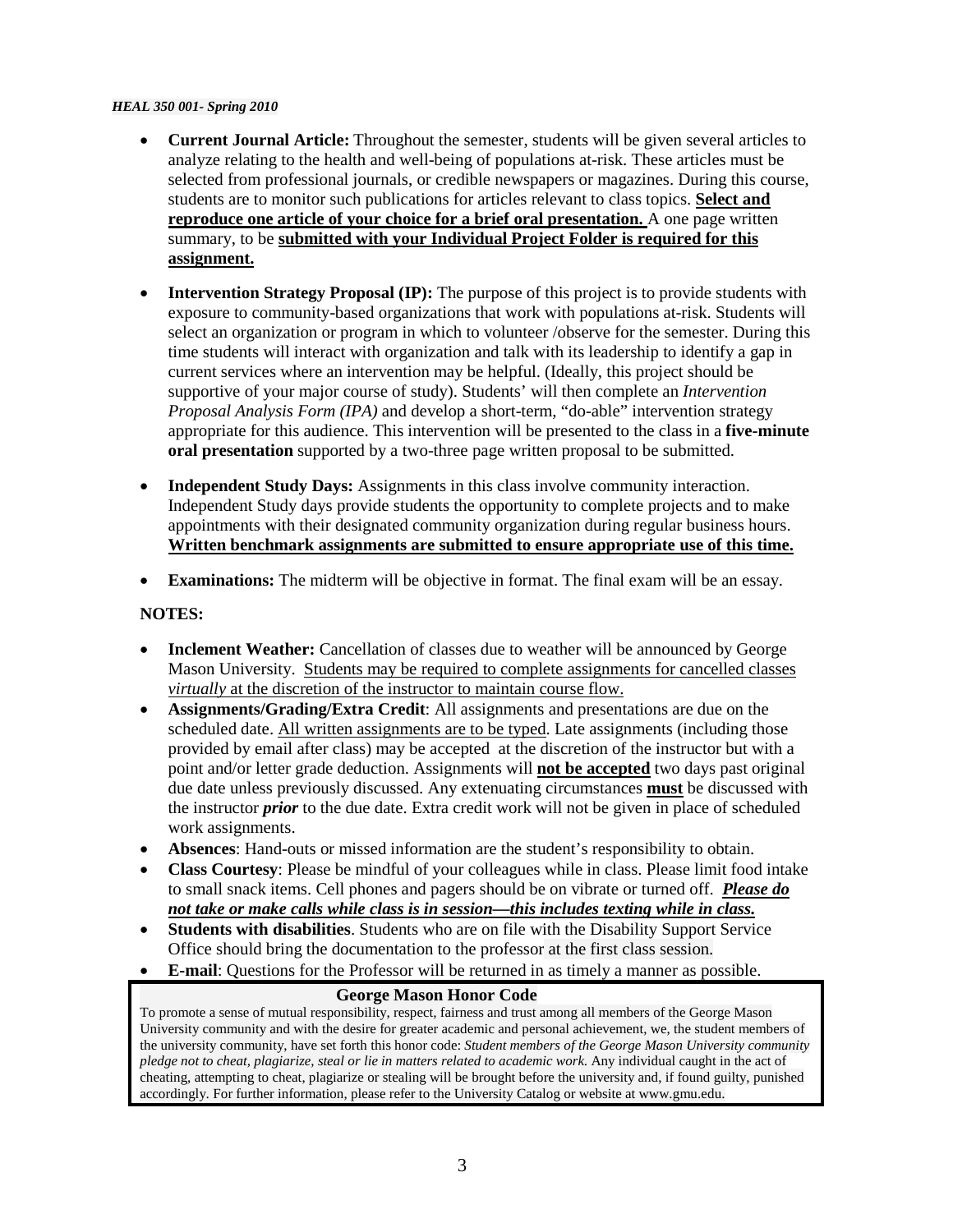# HEAL 350 001 - COURSE SCHEDULE – SPRING 2010 January 20, 2010 – May 12, 2010

| (Note: Instructor reserves the right to alter the schedule as necessary) |                                                                  |                                                                          |  |  |
|--------------------------------------------------------------------------|------------------------------------------------------------------|--------------------------------------------------------------------------|--|--|
| <b>DATE</b>                                                              | <b>IN-CLASS DISCUSSION/TOPIC</b>                                 | <b>HOMEWORK/ BENCHMARKS</b>                                              |  |  |
| <b>January 20</b>                                                        | Introduction to Course<br>$\bullet$<br>The Wellness Model        | <b>Homework for next class:</b><br>Read Part I: (Page 3) - Draft a typed |  |  |
|                                                                          | Vulnerability and Resiliency                                     | response to <i>Discussion Question #1</i>                                |  |  |
|                                                                          |                                                                  | (page 8) as it relates to your current                                   |  |  |
|                                                                          |                                                                  | (or former) work environment                                             |  |  |
| <b>January 27</b>                                                        | Cultural & Linguistic<br>$\bullet$<br>Competence                 | <b>Due Today:</b> Discussion Question #1                                 |  |  |
|                                                                          | <b>Other Dimension Factors</b>                                   | Homework for next class:                                                 |  |  |
|                                                                          | Designing the Intervention<br>Proposal                           | <b>Discussion Question #6 (page 66)</b>                                  |  |  |
|                                                                          | <b>Building Community:</b><br>$\bullet$                          | <b>Chapter Assignment Discussions</b><br>$\bullet$                       |  |  |
|                                                                          | (Discussion Question #2)                                         | Benchmark: Identify Individual                                           |  |  |
|                                                                          | In-class Chapter assignments                                     | Leisure Projects of interest                                             |  |  |
|                                                                          | $\bullet$<br>and group work                                      |                                                                          |  |  |
| <b>February 3</b>                                                        | <b>Chapter Group Meeting</b><br>٠                                | Due Today: Discussion Question #6: Submit                                |  |  |
|                                                                          | <b>Guest Speaker: NCBI</b>                                       | leisure activity for approval                                            |  |  |
|                                                                          |                                                                  | Homework for next class:                                                 |  |  |
|                                                                          |                                                                  | Discussion Question: #3 page 66                                          |  |  |
|                                                                          |                                                                  | This question begins the IPA)                                            |  |  |
| <b>February 10</b>                                                       |                                                                  |                                                                          |  |  |
|                                                                          | <b>Independent Study</b>                                         | <b>Benchmarks:</b> (1) Find an organization or                           |  |  |
|                                                                          |                                                                  | program relative to your major that addresses                            |  |  |
|                                                                          |                                                                  | populations at risk. Begin to define your                                |  |  |
|                                                                          |                                                                  | <b>Intervention Proposal (IP)</b> ; (2)Don't forget                      |  |  |
|                                                                          |                                                                  | the <b>handouts for chapter presentation</b>                             |  |  |
| <b>February 17</b>                                                       | Group Presentations - Chapter<br>$\bullet$<br><b>Discussions</b> | Due Today: Chapter presentations with handouts                           |  |  |
|                                                                          | <b>Review for Midterm Test</b><br>$\bullet$                      | <b>Homework for next class:</b>                                          |  |  |
|                                                                          |                                                                  | <b>Review Study Guide for Mid-term</b>                                   |  |  |
|                                                                          |                                                                  | Exam                                                                     |  |  |
| <b>February 24</b>                                                       | <b>Midterm Exam</b>                                              | Due Today: Midterm Exam - In class.                                      |  |  |
|                                                                          |                                                                  | <b>Homework for next class:</b>                                          |  |  |
|                                                                          |                                                                  | <b>Chapter of Choice: #17-22: Pick one</b><br>$\bullet$                  |  |  |
|                                                                          |                                                                  | chapter of interest from the indicated                                   |  |  |
|                                                                          |                                                                  | chapters above: Write a one page                                         |  |  |
|                                                                          |                                                                  | summary detailing your interest:                                         |  |  |
|                                                                          |                                                                  | include three key points and one                                         |  |  |
|                                                                          |                                                                  | question for discussion.                                                 |  |  |
| March 3                                                                  | Mid-term review<br>$\bullet$                                     | Due Today: Chapter of Choice                                             |  |  |
|                                                                          | <b>Resiliency and Social Support</b>                             |                                                                          |  |  |
|                                                                          | <b>Empowering Special Populations</b>                            | Homework for next class:                                                 |  |  |
|                                                                          | Leadership Profile                                               | <b>IPA</b> Form for submission                                           |  |  |
|                                                                          | In-Class Activity: Task Force #1                                 |                                                                          |  |  |
| March 10                                                                 | <b>GMU Spring Break</b>                                          | Enjoy!!                                                                  |  |  |